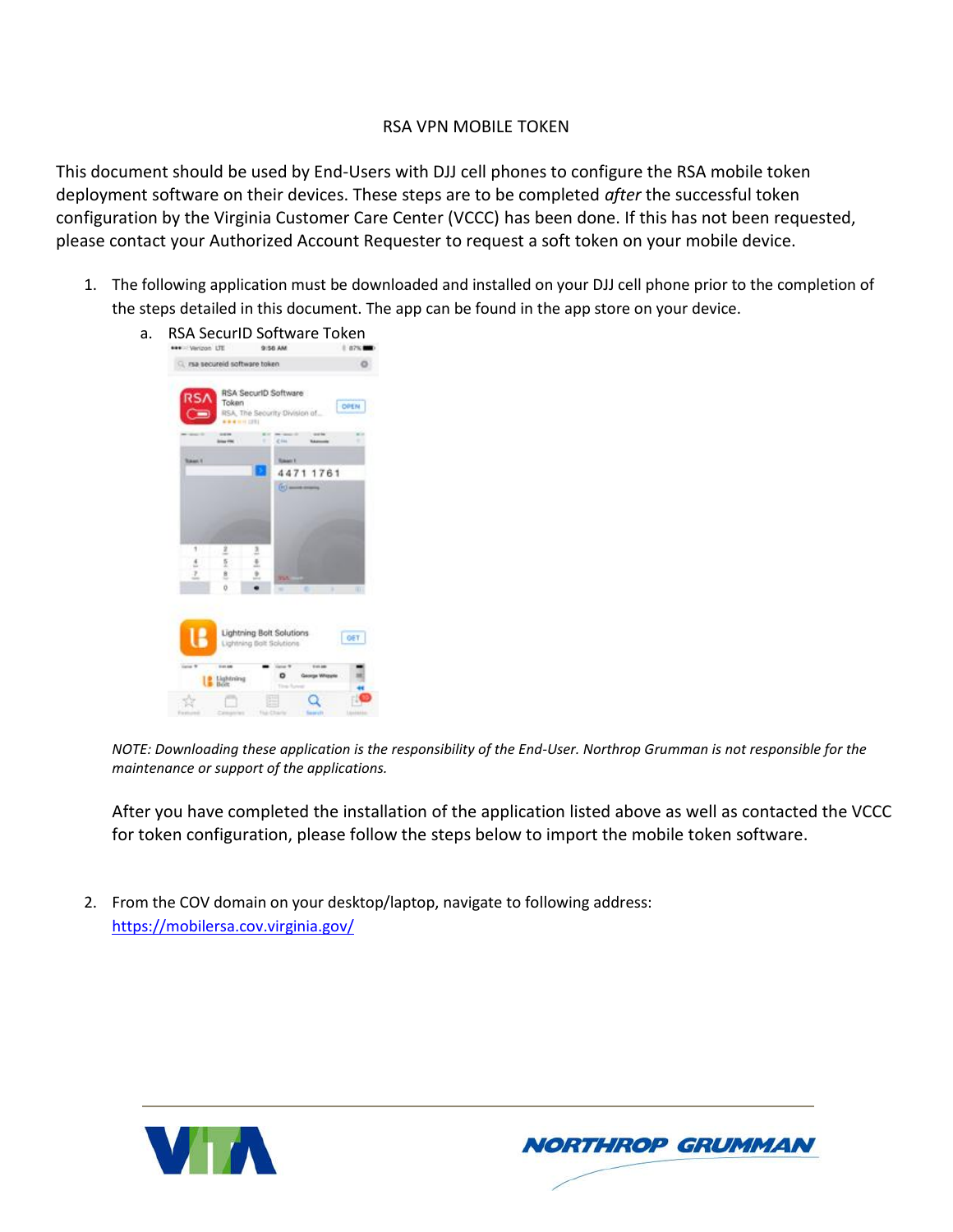| ← → C   x https://cesc-rsa-2.cov.virginia.gov:7004/console-selfservice/                                                                                                                                                                                                                  |                                                                    | ☆<br>$\equiv$     |
|------------------------------------------------------------------------------------------------------------------------------------------------------------------------------------------------------------------------------------------------------------------------------------------|--------------------------------------------------------------------|-------------------|
| <b>RSA</b> Self-Service Console                                                                                                                                                                                                                                                          |                                                                    |                   |
| Home                                                                                                                                                                                                                                                                                     |                                                                    | $(2)$ Help $\ast$ |
| Welcome to the RSA Self-Service Console where you can perform token maintenance and troubleshooting tasks.<br>Log On<br>Log on with your corporate credentials to request new tokens and manage existing<br>tokens.<br>OK<br>User ID<br>Forgot your user ID? Contact your administrator. | Support<br>Do you need to enable a new token?<br>Enable your token |                   |
|                                                                                                                                                                                                                                                                                          | Copyright @1994 - 2014 EMC Corporation. All Rights Reserved.       |                   |

3. Using your COV credentials (*Firstname.Lastname@Agency.Virginia.Gov*), login to the Self-Service Console.

| <b>RSA</b> Self-Service Console                                                                                    |                                               |
|--------------------------------------------------------------------------------------------------------------------|-----------------------------------------------|
| Home<br>Welcome to the RSA Self-Service Console where you can perform token maintenance and troubleshooting tasks. |                                               |
| Log On<br>Log on with your corporate credentials to request new tokens and manage existing<br>tokens.              | Support<br>Do you need to enable a new token? |
| User ID user.name@itp.vita.virginia OK                                                                             | Enable your token                             |
| Forgot your user ID? Contact your administrator.                                                                   |                                               |
| Copyright ©1994 - 2014 EMC Corporation. All Rights Reserved.                                                       |                                               |

4. In the Log On section, select **Password** from the Authentication Method dropdown list.



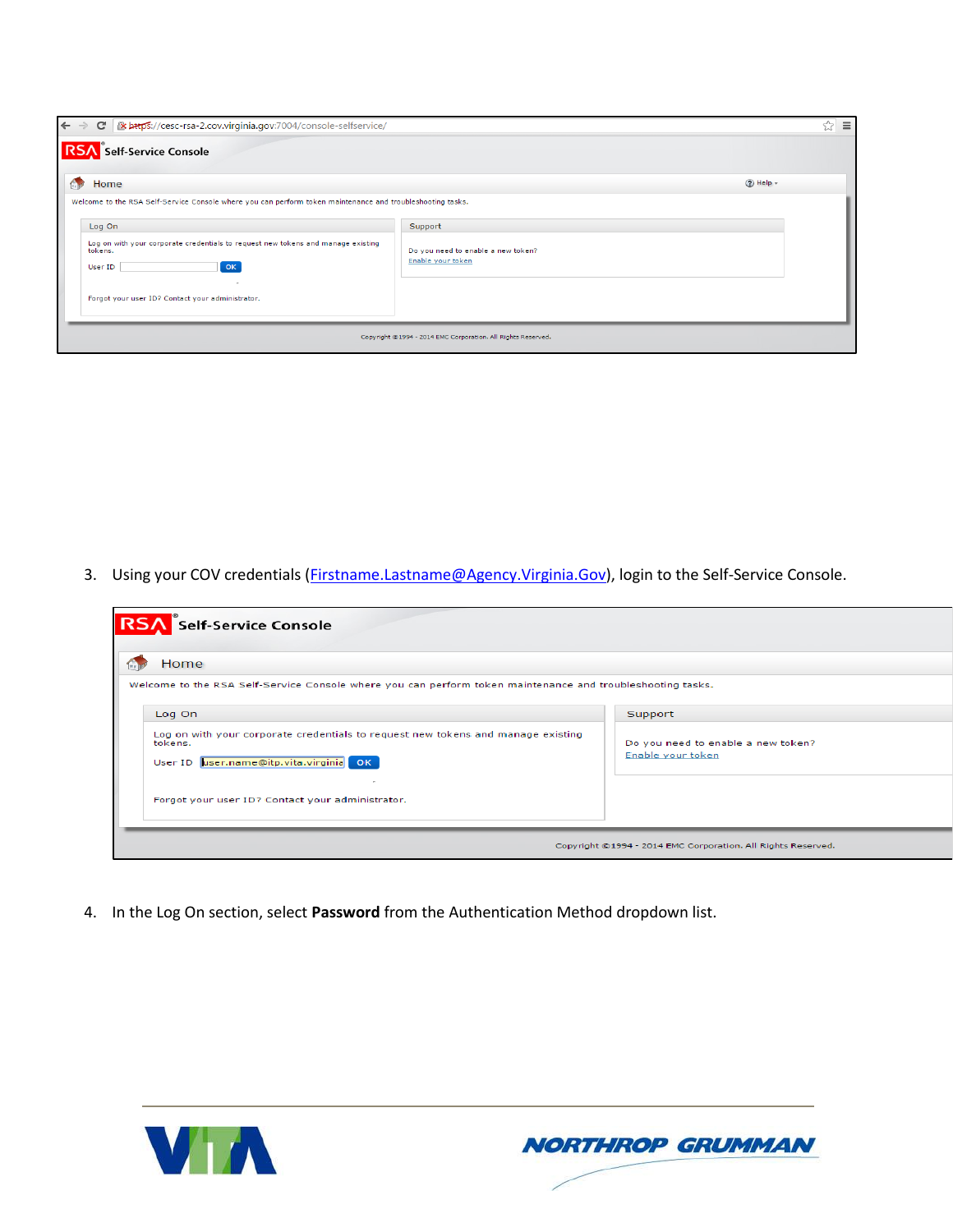

5. Enter your password and click **Log On.**

| Log On                 |                                                                                                           |
|------------------------|-----------------------------------------------------------------------------------------------------------|
|                        | Logon is required. If you have forgotten your logon information, contact your help desk or administrator. |
| User ID:               | ian.rodriguez@itp.vita.virginia.gov                                                                       |
| Authentication Method: | Password                                                                                                  |
| Password:              |                                                                                                           |
| Cancel<br>Log On       |                                                                                                           |

6. Selecting Log On in the previous step will direct you to your personal Self-Service *My Account* screen.

| <b>RSA</b> Self-Service Console                       |                                                                                                                                                                                                                                                                                                                   |                                           | Logged on as: Teresa.Mullins@itp.vita.virginia.gov |
|-------------------------------------------------------|-------------------------------------------------------------------------------------------------------------------------------------------------------------------------------------------------------------------------------------------------------------------------------------------------------------------|-------------------------------------------|----------------------------------------------------|
| My Account                                            |                                                                                                                                                                                                                                                                                                                   |                                           | (2) Help *                                         |
|                                                       | This page allows you to view your user profile and manage your authenticators. Certain edits to your account require administrator approval.<br>You can also use this page to request authenticators and user group membership, and view your request history,                                                    |                                           |                                                    |
| <b>Notes</b><br>Δ                                     |                                                                                                                                                                                                                                                                                                                   |                                           |                                                    |
|                                                       | Your iPHONE - QR token needs to be activated before you can use it. Click on the "Activate Your Token" link below and follow the steps to setup your token.<br>The PIN for your iPHONE - OR token needs to be created. To create a PIN, click create PIN in the My Authenticators > Tokens > iPHONE - OR section. |                                           |                                                    |
| My Authenticators                                     |                                                                                                                                                                                                                                                                                                                   | My Profile                                |                                                    |
| Tokens - request a new token view SecuriD token demo- |                                                                                                                                                                                                                                                                                                                   | <b>Personal Information</b>               |                                                    |
| <b>IPHONE - OR</b>                                    | Activate Your Token<br>View details, test                                                                                                                                                                                                                                                                         | First Name:<br>Middle Name:<br>Last Name: |                                                    |
| <b>Token Serial Number:</b>                           | ≣                                                                                                                                                                                                                                                                                                                 | User ID:                                  |                                                    |
| PIN:                                                  | none Create PIN                                                                                                                                                                                                                                                                                                   | E-mail:<br>Certificate DN:                |                                                    |
| Expires On:                                           | 14<br>Jul 30, 2018 8:00:00 PM EDT request replacement                                                                                                                                                                                                                                                             | <b>Account Creation Date</b>              |                                                    |
| <b>Security Questions</b>                             |                                                                                                                                                                                                                                                                                                                   |                                           |                                                    |
| questions to verify your identity.                    | You've successfully setup your security questions. During logon you may be prompted to answer those                                                                                                                                                                                                               |                                           |                                                    |
|                                                       |                                                                                                                                                                                                                                                                                                                   |                                           |                                                    |

**7.** In the My Authenticators section, find the iPhone QR code – CTF section. Click on **Activate Your Token.** This will generate another screen with your activation QR code.



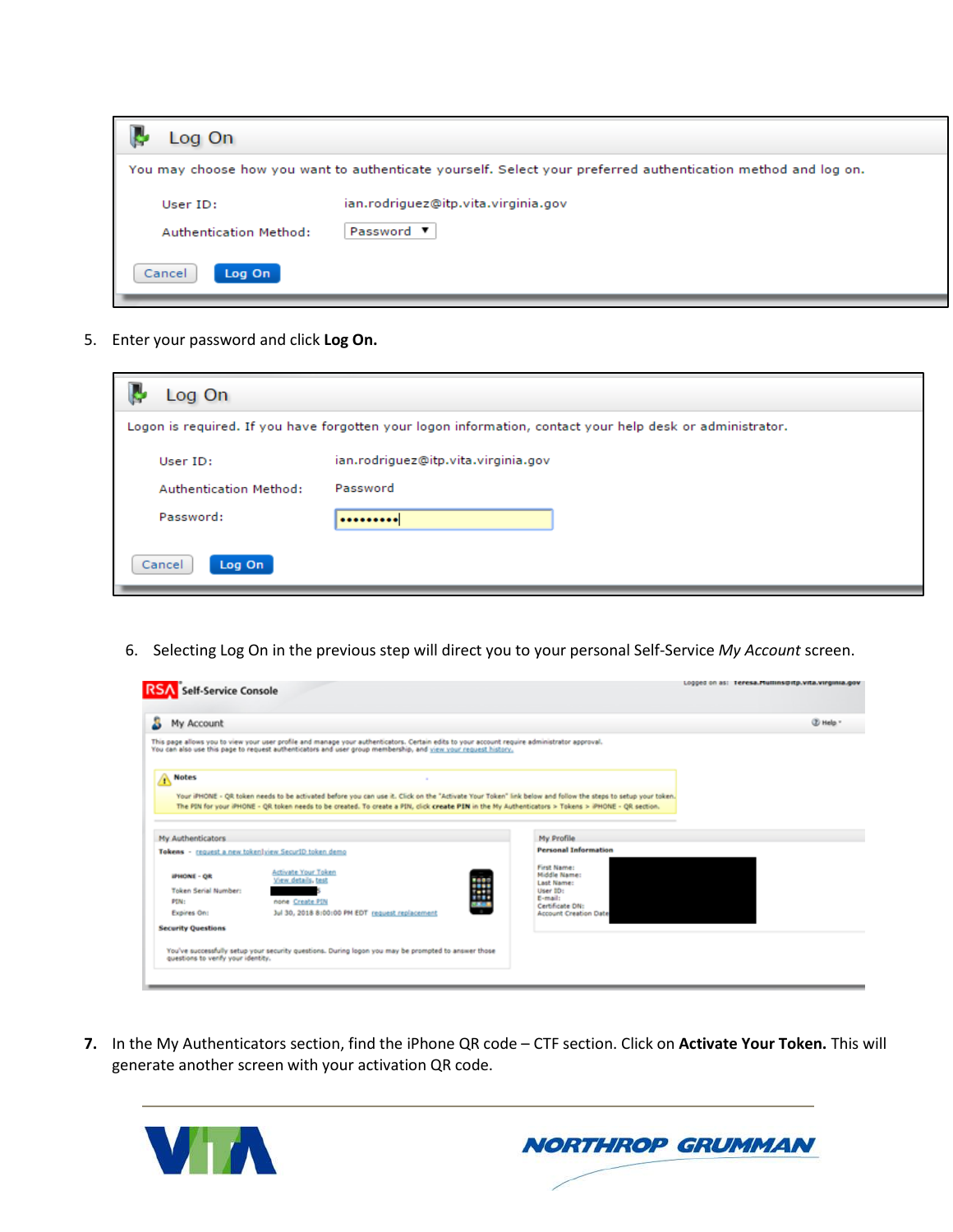

8. Move to your mobile device and open the recently installed RSA application. Once opened, the *Welcome* screen will be displayed. On the bottom left hand corner, press the QR Reader application.





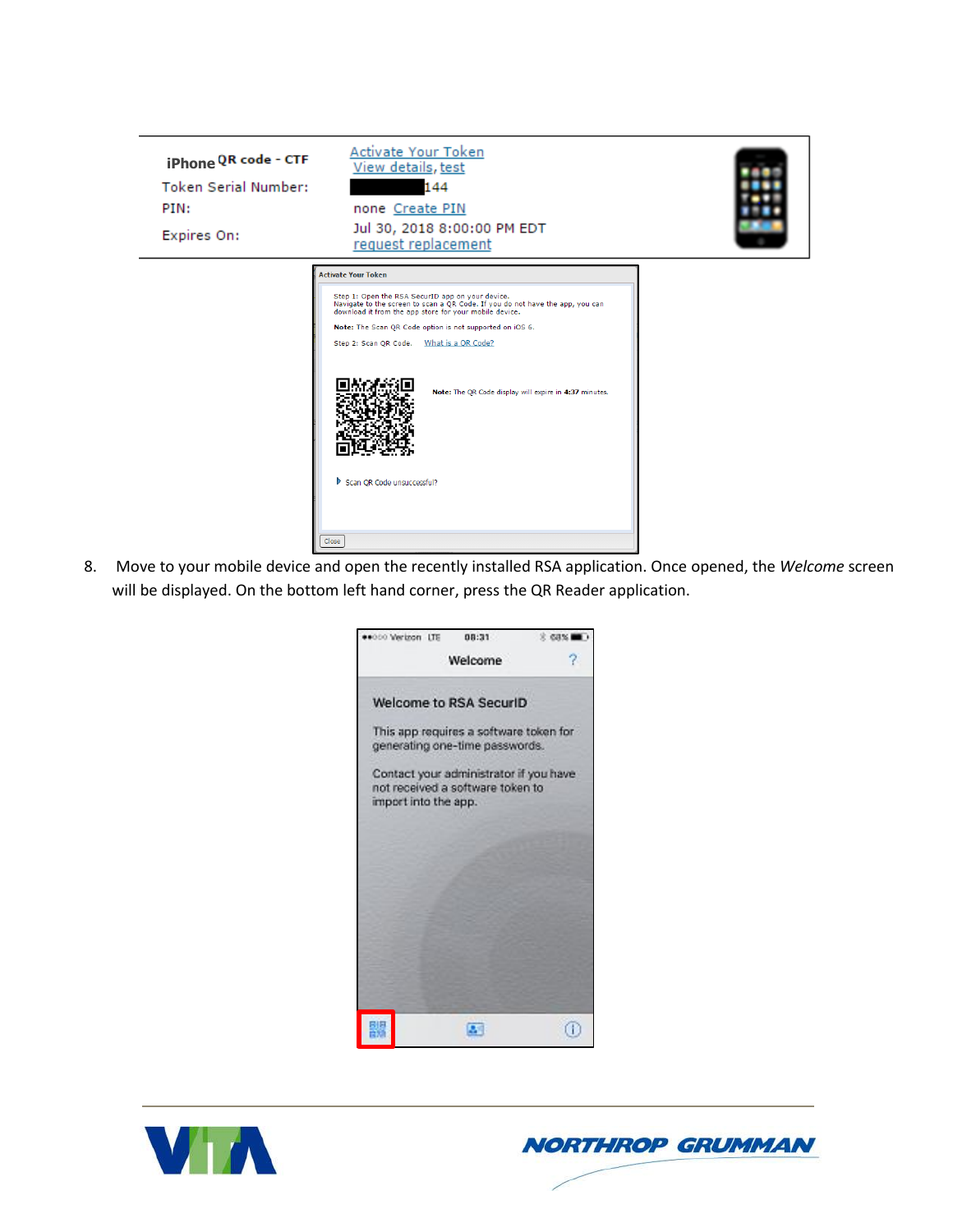9. When the photograph mode apprears on the device, hover the graphic box over the QR code. The application will automaticatically focus on and capture the QR code.



The QR code will automatically update the RSA Token on your DJJ cell phone.<br>  $\frac{1}{\sqrt{1-\frac{1}{1-\frac{1}{1-\frac{1}{1-\frac{1}{1-\frac{1}{1-\frac{1}{1-\frac{1}{1-\frac{1}{1-\frac{1}{1-\frac{1}{1-\frac{1}{1-\frac{1}{1-\frac{1}{1-\frac{1}{1-\frac{1}{1-\frac{1}{1-\frac{1}{1-\frac{1}{1-\frac{1}{1-\frac{1}{1-\frac{1}{1-\frac{1}{1-\frac$ 





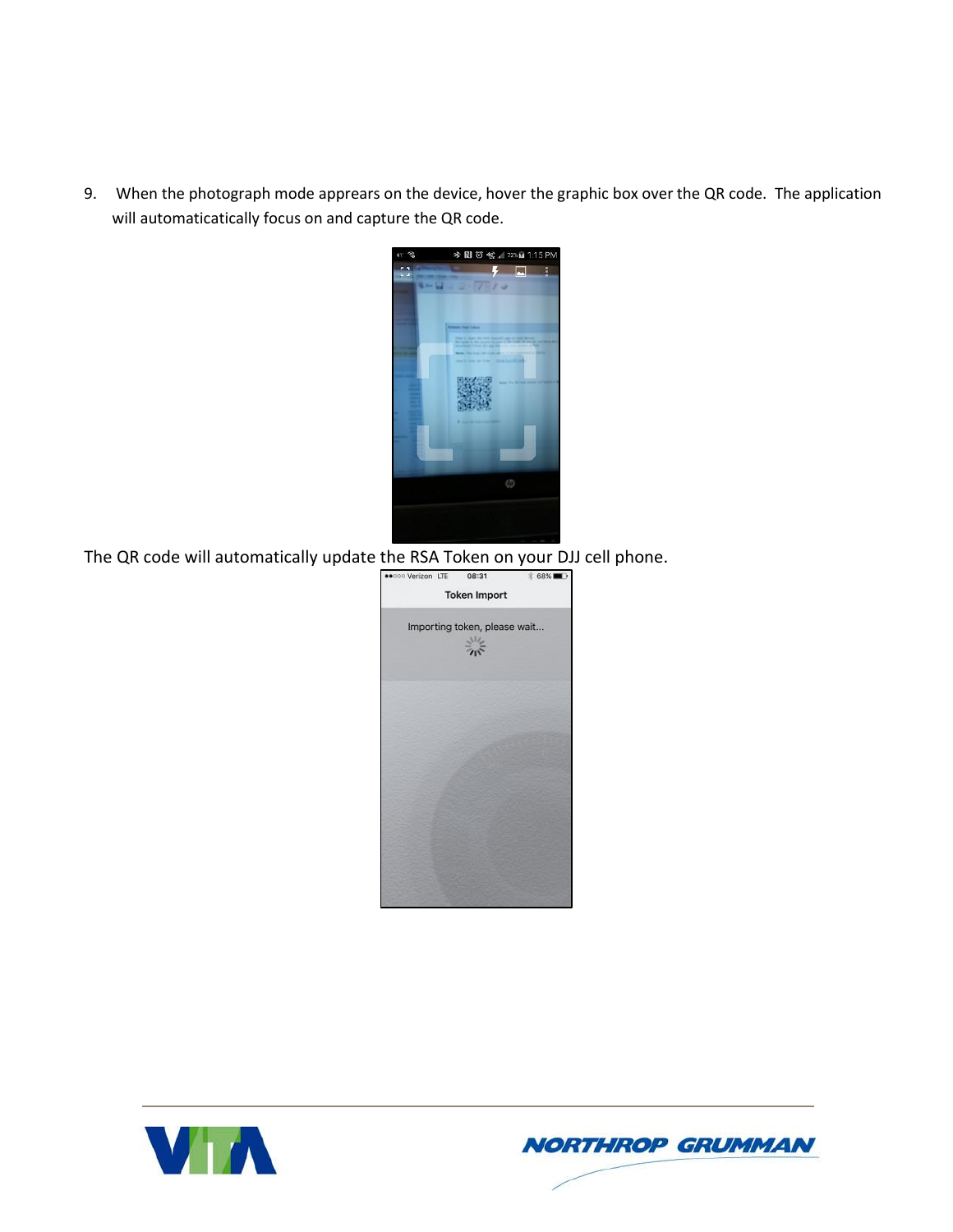10. A successful import of the QR code will result in an update to the Activate Your Token screen as shown below (A green checkmark will replace the code.)

| <b>Activate Your Token</b>               |                                                                                                                                                                                             |
|------------------------------------------|---------------------------------------------------------------------------------------------------------------------------------------------------------------------------------------------|
|                                          | Step 1: Open the RSA SecurID app on your device.<br>Navigate to the screen to scan a QR Code. If you do not have the app, you can<br>download it from the app store for your mobile device. |
|                                          | Note: The Scan QR Code option is not supported on iOS 6.                                                                                                                                    |
| Step 2: Scan QR Code. What is a QR Code? |                                                                                                                                                                                             |
|                                          | 1 token was successfully imported into the RSA Software<br>Token app on your device                                                                                                         |
| Scan OR Code unsuccessful?               |                                                                                                                                                                                             |
| Close                                    |                                                                                                                                                                                             |

Additionally, the RSA application will indicate the token was successfully imported.<br>  $\frac{1}{2}$ <br>  $\frac{1}{2}$ <br>  $\frac{1}{2}$ <br>  $\frac{1}{2}$ <br>  $\frac{1}{2}$ <br>  $\frac{1}{2}$ <br>  $\frac{1}{2}$ <br>  $\frac{1}{2}$ <br>  $\frac{1}{2}$ <br>  $\frac{1}{2}$ <br>  $\frac{1}{2}$ <br>  $\frac{1}{2}$ <br>  $\frac$ 



If the import was not successful, please attempt the process again, starting at Step 7. If the second attempt also fails, please contact the VCCC for support.

11. Once you have imported your token you will need to establish your pin. Click "Create Pin". Your pin will need to



**NORTHROP GRUMMAN**